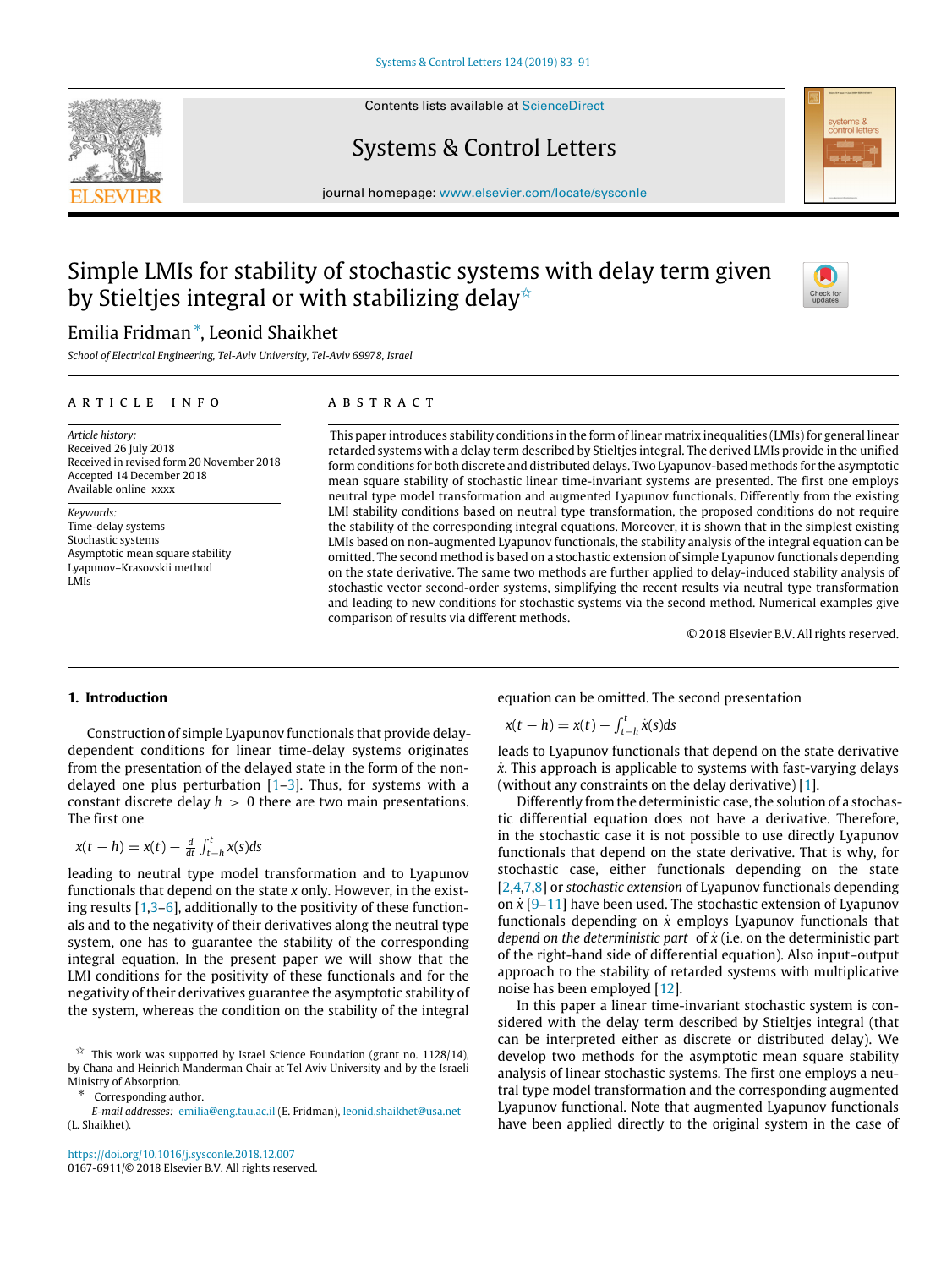deterministic system with distributed or discrete delay in [\[13\]](#page-8-10) and in the case of stochastic system with discrete delays in [\[7\]](#page-8-5). However, our application of augmented Lyapunov functional via neutral type transformation allows to derive the simplest LMI stability conditions. Our second method is based on stochastic extension of simple (non-augmented) Lyapunov functionals depending on *x*˙ and employs novel Lyapunov functionals.

Finally, delay-induced stability of stochastic vector secondorder systems is analyzed by using the same two methods. Here the same conclusion on the simplification of the existing LMI conditions based on simple Lyapunov functionals via neutral type transformation [\[5,](#page-8-11)[14](#page-8-12)]: the stability condition for the integral equation may be omitted. Moreover, for the first time, conditions for the asymptotic mean square stability are derived via the second method.

The efficiency of the results is illustrated by numerical examples. As expected, augmented Lyapunov functionals improve results based on simple Lyapunov functionals (both, depending on *x* or stochastic extension of the functionals depending on  $\dot{x}$ ), though for the case of delay-induced stability, the improvement is less essential. Moreover, for large stochastic perturbations, the simplest (minimal-size) LMIs via neutral type transformation lead to slightly more conservative results than the ones via augmented Lyapunov functional and improve the results via the second method.

The presented stability conditions are the first LMIs for systems with Stieltjes integral (even in the deterministic case). They provide in the unified form conditions for the discrete and distributed delay, which is different from the existing results that derive separately conditions for discrete and for distributed delays (see e.g. [\[7](#page-8-5)[,10,](#page-8-13)[15](#page-8-14)–[18\]](#page-8-15)). Some preliminary results on stability of stochastic systems with a delay term described by Stieltjes integral were presented in [[19](#page-8-16)].

#### *1.1. Necessary notations, definitions and statements*

Throughout the paper the superscript '′ ' stands for matrix transposition, R *<sup>n</sup>*×*<sup>m</sup>* is the set of all *n*×*m* real matrices, and the notation  $\hat{P}$  > 0, for  $P \in \mathbb{R}^{n \times n}$  means that *P* is symmetric and positive definite,  $I_n$  is the identity  $n \times n$ -matrix. The symmetric elements of the symmetric matrix are denoted by ∗.

Let  $\{\Omega, \mathfrak{F}, \mathbf{P}\}\$  be a probability space,  $\{\mathfrak{F}_t, t \geq 0\}$  be a nondecreasing family of sub- $\sigma$ -algebras of  $\mathfrak{F}$ , i.e.,  $\mathfrak{F}_s \subset \mathfrak{F}_t$  for  $s < t$ ,  $\mathbf{P}\{\cdot\}$ be the probability of an event enclosed in the braces.

The mathematical expectation  $\mathbb E$  of a random variable  $\xi = \xi(\omega)$ on the probability space  $\{\Omega, \mathfrak{F}, \mathbb{P}\}$  is defined as  $\mathbb{E}\xi = \int_{\Omega} \xi(\omega)$ **P**( $d\omega$ ). If a random variable  $X \in \mathbb{R}^n$  is defined by a density of distribution  $f(x)$  then the mathematical expectation  $E$  of a random variable *X* is defined as  $\mathbb{E} X = \int_{\mathbb{R}^n} xf(x) dx$ .

The standard (one-dimensional) Wiener process (also called Brownian motion) is a stochastic Gaussian process w(*t*) with the density of distribution  $f(x) = \frac{1}{\sqrt{2\pi t}} \exp\{-x^2/2t\}$ ,  $t > 0$ ,  $w(0) = 0$ ,  $E w(t) = 0$ ,  $E w^2(t) = t$ . A *n*-dimensional Wiener process is a vector-valued stochastic process  $w(t) = (w_1(t), \ldots, w_n(t))$  whose components are independent, standard one-dimensional Wiener processes.

Let *H*<sub>2</sub> be the space of  $\mathfrak{F}_0$ -adapted stochastic processes  $\varphi(s)$ ,  $s \leq$  $0, ||φ||_0 = sup_{s≤0} |\φ(s)|, ||φ||^2 = sup_{s≤0} \mathbb{E} |\φ(s)|^2$ . Following [[20](#page-8-17)[,21\]](#page-8-18), we will consider the Ito stochastic functional differential equation

$$
dx(t) = \alpha(t, x_t)dt + \beta(t, x_t)dw(t), \quad t \ge 0,
$$
  
\n
$$
x_0 = \phi \in H_2.
$$
\n(1.1)

Here  $x(t) \in \mathbb{R}^n$  is a value of the solution of Eq. [\(1.1\)](#page-1-0) in the time moment *t*,  $x_t = x(t + s)$ ,  $s < 0$ , is a trajectory of the solution of Eq. [\(1.1\)](#page-1-0) until the time moment *t*,  $w(t) \in \mathbb{R}^m$  is the  $\mathfrak{F}_t$ adapted Wiener process, the continuous functionals  $\alpha(t, \varphi) \in \mathbb{R}^n$ ,

 $\beta(t, \varphi) \in \mathbb{R}^{n \times m}$ . It is supposed also that Eq. ([1.1](#page-1-0)) has the zero solution, i.e.,  $\alpha(t, 0) \equiv 0$ ,  $\beta(t, 0) \equiv 0$ .

A solution of [\(1.1](#page-1-0)) with the initial condition  $x(s) = \phi(s)$  for  $s < 0$ is a stochastic process  $x(t)$ ,  $t \in \mathbb{R}^n$  that satisfies the initial condition for  $t \leq 0$  and for  $t \geq 0$  with probability 1 satisfies the equation

$$
x(t) = \phi(0) + \int_0^t \alpha(s, x_s) ds + \int_0^t \beta(s, x_s) dw(s).
$$

Consider a functional  $V(t, \varphi) : [0, \infty) \times H_2 \to \mathbb{R}_+$  that can be presented in the form  $V(t, \varphi) = V(t, \varphi(0), \varphi(s))$ ,  $s < 0$ , and for  $\varphi = x_t$  put

<span id="page-1-1"></span>
$$
V_{\varphi}(t, x) = V(t, \varphi) = V(t, x_t) = V(t, x, x(t + s)),
$$
  
\n
$$
x = \varphi(0) = x(t), \quad s < 0.
$$
\n(1.2)

Denote by *D* the set of the functionals, for which the function  $V_{\varphi}(t, x)$  defined in [\(1.2\)](#page-1-1) has a continuous derivative with respect to *t* and two continuous derivatives with respect to *x*. Let  $\nabla$  and  $\nabla^2$ be respectively the first and the second derivatives of the function  $V_{\varphi}(t, x)$ . For the functionals from *D* the generator *L* of Eq. ([1.1](#page-1-0)) has the form [[8,](#page-8-6)[20](#page-8-17)]

$$
LV(t, x_t) = \frac{\partial}{\partial t} V_{\varphi}(t, x(t)) + \nabla V_{\varphi}'(t, x(t)) \alpha(t, x_t)
$$
  
 
$$
+ \frac{1}{2} Tr[\beta'(t, x_t) \nabla^2 V_{\varphi}(t, x(t)) \beta(t, x_t)].
$$
 (1.3)

It is known that the trajectories of the Wiener process are continuous with probability 1, but not differentiable at any point functions. So, solutions of the stochastic differential equation  $(1.1)$  are also continuous with probability 1 but not differentiable functions. This is the reason why stochastic differential equations even if sometimes written in the form of derivatives always are understood in the form of differentials. This is also the reason why differently from the deterministic case it is impossible to use directly Lyapunov functionals that depend on the derivative of the solution of the considered stochastic differential equation.

### **2. Problem formulation**

<span id="page-1-2"></span>Consider the Ito stochastic differential equation [[20](#page-8-17)[,21\]](#page-8-18)

$$
\dot{x}(t) = Ax(t) + A_1 \int_0^\infty x(t - s) dK(s) \n+ Cx(t)\dot{w}(t), \quad t \ge 0,
$$
\n(2.1)

where  $x(t) \in \mathbb{R}^n$ ,  $A, A_1, C \in \mathbb{R}^{n \times n}$ ,  $w(t)$  is the scalar standard Wiener process, *K*(*s*) is a scalar right-continuous function of bounded variation on [0,  $\infty$ ) such that

<span id="page-1-3"></span>
$$
k_i = \int_0^\infty s^i dK(s) < \infty, \quad i = 0, 1,\tag{2.2}
$$

and the integral is understood in the Stieltjes sense. For an arbitrary continuous with probability 1 initial function  $\phi$  there exists a unique solution of the linear equation  $(2.1)$  subject to  $(2.2)$  $(2.2)$ , which is continuous with probability  $1$   $[2,20,21]$  $[2,20,21]$  $[2,20,21]$  $[2,20,21]$ . Classical stability theory for systems of such type is represented in [[2](#page-8-3)[,8](#page-8-6)[,22\]](#page-8-19).

**Definition 2.1.** System  $(2.1)$  $(2.1)$  is mean square stable if  $\forall \varepsilon$  > 0 there exists  $\delta$  > 0 such that for all initial functions with  $\sup_{s\leq 0}$   $\mathbb{E}|\phi(s)|^2 < \delta$  the solutions of [\(2.1\)](#page-1-2) satisfy  $\mathbb{E}|x(t)|^2 < \varepsilon$  for all  $t \geq 0$ . System ([2.1\)](#page-1-2) is asymptotically mean square stable if it is mean square stable and  $\lim_{t\to\infty}$   $\mathbb{E}|x(t)|^2 = 0$  for each initial function  $\phi(s)$ .

<span id="page-1-0"></span>Our objective is to derive sufficient LMI conditions for the asymptotic mean square stability of  $(2.1)$  $(2.1)$  $(2.1)$ . The general form of delay as in  $(2.1)$  includes the cases of discrete and distributed delays (depending on the concrete choice of the kernel *K*(*s*)). Put for example

$$
dK(s) = \delta(s - h)ds,
$$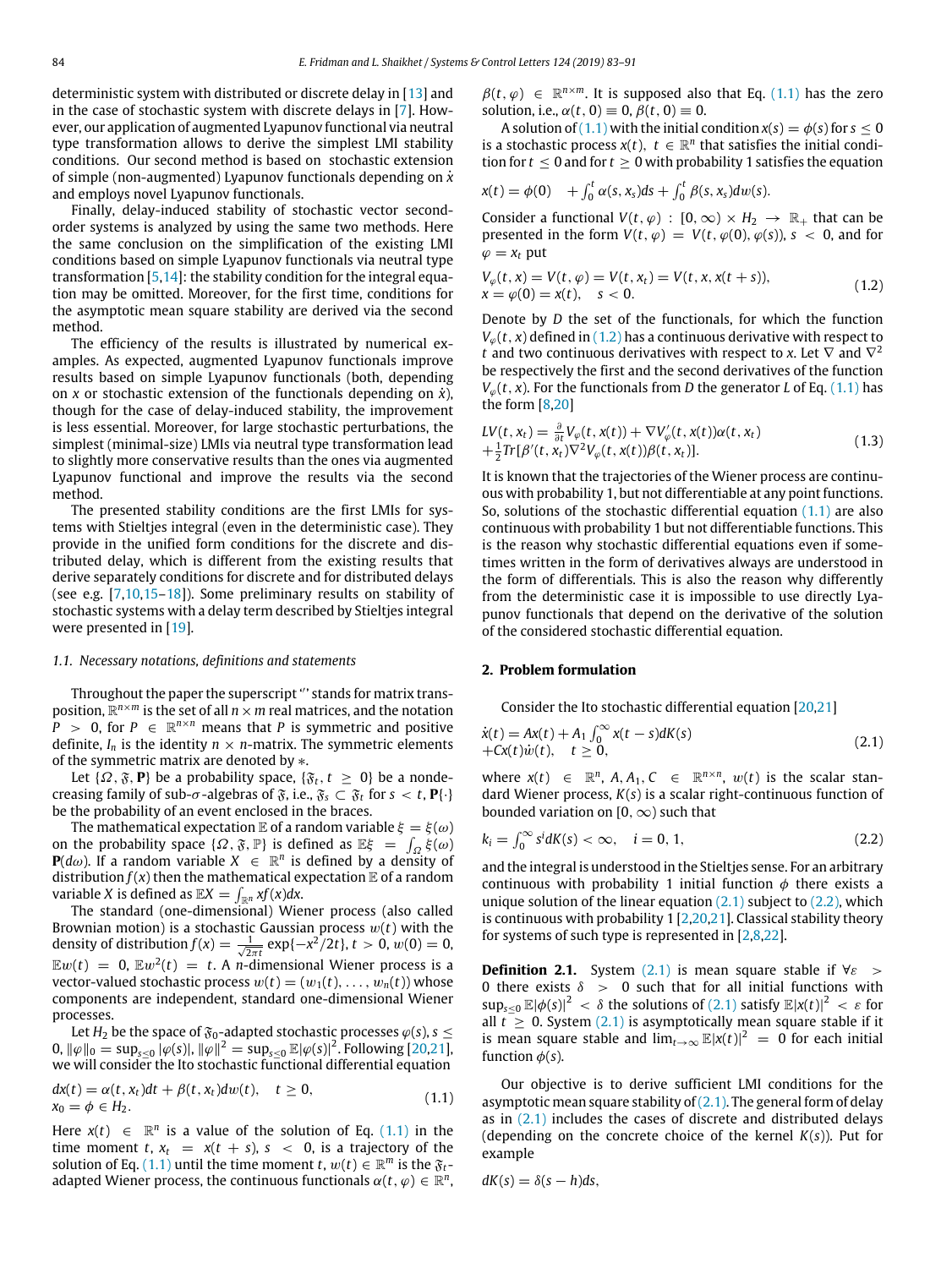where  $\delta(s)$  is the Dirac function,  $h > 0$ . In this case [\(2.1\)](#page-1-2) has the discrete delay

$$
\dot{x}(t) = Ax(t) + A_1x(t - h) + Cx(t)\dot{w}(t), \nk_0 = 1, k_1 = h.
$$
\n(2.3)

Putting

 $dK(s) = K_0(s)ds$ 

where  $K_0(s)$  is an integrable function, satisfying the condition  $(2.2)$ , we obtain the distributed delay

$$
\dot{x}(t) = Ax(t) + A_1 \int_0^\infty x(t-s)K_0(s)ds \n+Cx(t)\dot{w}(t), \quad k_i = \int_0^\infty s^i K_0(s)ds, \quad i = 0, 1.
$$
\n(2.4)

In particular,  $K_0(s) = 1$  for  $s \in [0, h]$  and  $K_0(s) = 0$  for  $s > h$  then  $k_0 = h, k_1 = \frac{1}{2}h^2.$ 

Note that  $(2.1)$  $(2.1)$  includes the case of several discrete and distributed delays multiplied from the left by the same matrix *A*1. Our results can be easily extended to the case of several Stieltjes integrals

$$
\dot{x}(t) = Ax(t) + \sum_{j=1}^{k} A_j \int_0^{\infty} x(t-s) dK_j(s) + Cx(t)\dot{w}(t)
$$

with different matrices  $A_j \in \mathbb{R}^{n \times n}$  and different scalar kernels  $K_j$ .

We will derive stability conditions by using neutral type transformation via augmented Lyapunov functional and without model transformation via stochastic extensions of simple (nonaugmented) Lyapunov functionals depending on  $\dot{x}$ . We will consider separately the case of Hurwitz  $A + k_0A_1$  (see Section [3\)](#page-2-0) and the case of delay-induced stability, where  $A + k_0A_1$  is not Hurwitz (see Section [4\)](#page-5-0).

Our results employ Jensen's inequalities that extend the inequalities of [\[23\]](#page-8-20) to the case of Stieltjes integrals:

**Lemma 2.1** (*Jensen's Inequality*). *For any n*  $\times$  *n matrix R*  $> 0$ *, vector function x* : (−∞, *t*) *and scalar function of bounded variation K* : [0,∞) → R *such that the integrations concerned are well defined, the following inequalities hold with*  $k_0$  *and*  $k_1$  *defined by [\(2.2\)](#page-1-3):* 

$$
z'_{0}(t)Rz_{0}(t) \le k_{0} \int_{0}^{\infty} x'(t-s)Rx(t-s)dK(s),
$$
  
for  $z_{0}(t) = \int_{0}^{\infty} x(t-s)dK(s)$  (2.5)  
and

$$
z'(t)Rz(t) \le k_1 \int_0^\infty \int_{t-s}^t x'(\tau)Rx(\tau)d\tau dK(s)
$$
  
for  $z(t) = \int_0^\infty \int_{t-s}^t x(\tau)d\tau dK(s)$ . (2.6)

**Proof.** The inequality ([2.5](#page-2-1)) follows from the Cauchy–Schwarz inequality and ([2.2](#page-1-3)):

$$
z_0(t)'Rz_0(t) = |R^{1/2}z_0(t)|^2 = \left|\int_0^\infty R^{1/2}x(t-s)dK(s)\right|^2
$$
  
\n $\leq k_0 \int_0^\infty x'(t-s)Rx(t-s)dK(s).$   
\nSimilarly for (2.6) we have

$$
z(t)'Rz(t) = |R^{1/2}z(t)|^{2} = \left|\int_{0}^{\infty} \int_{t-s}^{t} R^{1/2}x(\tau)d\tau dK(s)\right|^{2}
$$
  
 
$$
\leq k_{1} \int_{0}^{\infty} \int_{t-s}^{t} x'(\tau)Rx(\tau)d\tau dK(s). \quad \Box
$$

### **3. Stability in the case of Hurwitz**  $A + k_0A_1$

#### <span id="page-2-0"></span>*3.1. Stability via neutral type model transformation*

Denote

$$
z(t) = x(t) + G(t),
$$
  
\n
$$
G(t) = \int_0^\infty \int_{t-s}^t A_1 x(\tau) d\tau dK(s).
$$
\n(3.1)

Then

$$
\dot{G}(t) = k_0 A_1 x(t) - G_0(t), G_0(t) = \int_0^\infty A_1 x(t - s) dK(s).
$$
\n(3.2)

By virtue of  $(3.1)$  $(3.1)$  $(3.1)$ ,  $(3.2)$  $(3.2)$  $(3.2)$  we use a neutral type model transformation of [\(2.1\)](#page-1-2)

<span id="page-2-12"></span>
$$
\dot{z}(t) = (A + k_0 A_1) x(t) + C x(t) \dot{w}(t).
$$
\n(3.3)

<span id="page-2-5"></span>We assume that  $A + k_0A_1$  is Hurwitz. The standard approach to stability analysis of ([3.3](#page-2-5)) includes construction of a Lyapunov functional  $V(x_t)$  with the conditions

$$
\mathbb{E}V(x_t) \geq c_1 \mathbb{E}|z(t)|^2, \quad \mathbb{E}LV(x_t) \leq -c_2 \mathbb{E}|x(t)|^2, \quad t \geq 0
$$

<span id="page-2-13"></span>that hold for some positive constants  $c_1$  and  $c_2$  provided the integral equation  $z(t) = 0$  is asymptotically stable [[2,](#page-8-3)[8](#page-8-6)[,22\]](#page-8-19). In the novel approach that we present in this paper, an appropriate augmented Lyapunov functional is constructed in the form  $V(x_t) = V(x_t, G(t))$ subject to the conditions

<span id="page-2-9"></span>
$$
\mathbb{E}V(x_t) \geq c_1 \mathbb{E}|x(t)|^2, \quad \mathbb{E}LV(x_t) \leq -c_2 \mathbb{E}|x(t)|^2, t \geq 0
$$
\n(3.4)

for some positive  $c_1$  and  $c_2$ . In this case, due to classical Lyapunov-Krasovskii theorem (see e.g. Theorem 2.1 of  $[8]$ ), there is no need to verify the stability of  $z(t) = 0$ .

<span id="page-2-11"></span>**Proposition 3.1.** Given matrices  $A, A_1, C \in \mathbb{R}^{n \times n}$  and a right*continuous scalar function K(s) of the bounded variation on*  $[0, \infty)$ *that satisfies* [\(2.2\)](#page-1-3)*.*

*(i)* Let there exist  $n \times n$  matrices  $P_1$ ,  $P_2$ ,  $P_3$ ,  $R > 0$  and  $S > 0$  that *satisfy the following LMIs:*

<span id="page-2-10"></span>
$$
\Psi_1 = \begin{bmatrix} P_1 & P_1 + P_2 \\ * & P_1 + P_2 + P_2' + P_3 + \frac{k_0}{k_1} S \end{bmatrix} > 0 \tag{3.5}
$$

*and*

<span id="page-2-8"></span>
$$
\Phi_{1aug} = \begin{bmatrix} \Phi_{11} & \Phi_{12} & P_2 \\ * & -R & P_2 + P_3 \\ * & * & -S \end{bmatrix} < 0,
$$
  
\n
$$
\Phi_{11} = P_1(A + k_0 A_1) + (A + k_0 A_1)'P_1
$$
  
\n
$$
+ k_0 (P_2 A_1 + A'_1 P'_2) + A'_1 (k_0^2 S + k_1^2 R) A_1 + C' P_1 C,
$$
  
\n
$$
\Phi_{12} = A'(P_1 + P_2) + k_0 A'_1 (P_1 + P_2 + P'_2 + P_3).
$$
\n(3.6)

<span id="page-2-2"></span><span id="page-2-1"></span>*Then system* ([2.1](#page-1-2)) *is asymptotically mean square stable.*

*(ii) If there exist n*  $\times$  *n matrices*  $P_1 > 0$  *and*  $R > 0$  *that satisfy the LMI*

<span id="page-2-6"></span>
$$
\Phi_{1\text{sim}} = \begin{bmatrix} \phi_{1\text{s}} & (A + k_0 A_1)' P_1 \\ * & -R \end{bmatrix} < 0, \\
\phi_{1\text{s}} = P_1 (A + k_0 A_1) + (A + k_0 A_1)' P_1 \\
+ k_1^2 A_1' R A_1 + C' P_1 C,
$$
\n
$$
(3.7)
$$

*then system* [\(2.1\)](#page-1-2) *is asymptotically mean square stable.*

*(iii) LMIs of items (i) and (ii) are feasible for small enough k*<sup>1</sup> *and C* provided  $A + k_0A_1$  *is Hurwitz.* 

 $(iv)$  The feasibility of  $(3.7)$  with  $C = 0$  *implies that the eigenvalues of k*1*A*<sup>1</sup> *are inside of the unit circle.*

**Proof** (*i*)**.** Let *L* be the generator of Eq. [\(3.3\)](#page-2-5) [\[8](#page-8-6)[,20,](#page-8-17)[21](#page-8-18)]. Via ([3.1](#page-2-3)), ([3.2\)](#page-2-4) for the functional

<span id="page-2-14"></span>
$$
V_1(x_t) = \begin{bmatrix} z(t) \\ G(t) \end{bmatrix}^{\prime} \begin{bmatrix} P_1 & P_2 \\ P_2^{\prime} & P_3 \end{bmatrix} \begin{bmatrix} z(t) \\ G(t) \end{bmatrix} \tag{3.8}
$$

<span id="page-2-7"></span><span id="page-2-3"></span>we have

<span id="page-2-4"></span>
$$
LV_1(x_t) = 2\begin{bmatrix} z(t) \\ G(t) \end{bmatrix}' \begin{bmatrix} P_1 & P_2 \\ P'_2 & P_3 \end{bmatrix} \begin{bmatrix} (A + k_0 A_1)x(t) \\ k_0 A_1x(t) - G_0(t) \end{bmatrix}
$$
  
+ $x'(t)C'P_1Cx(t)$ . (3.9)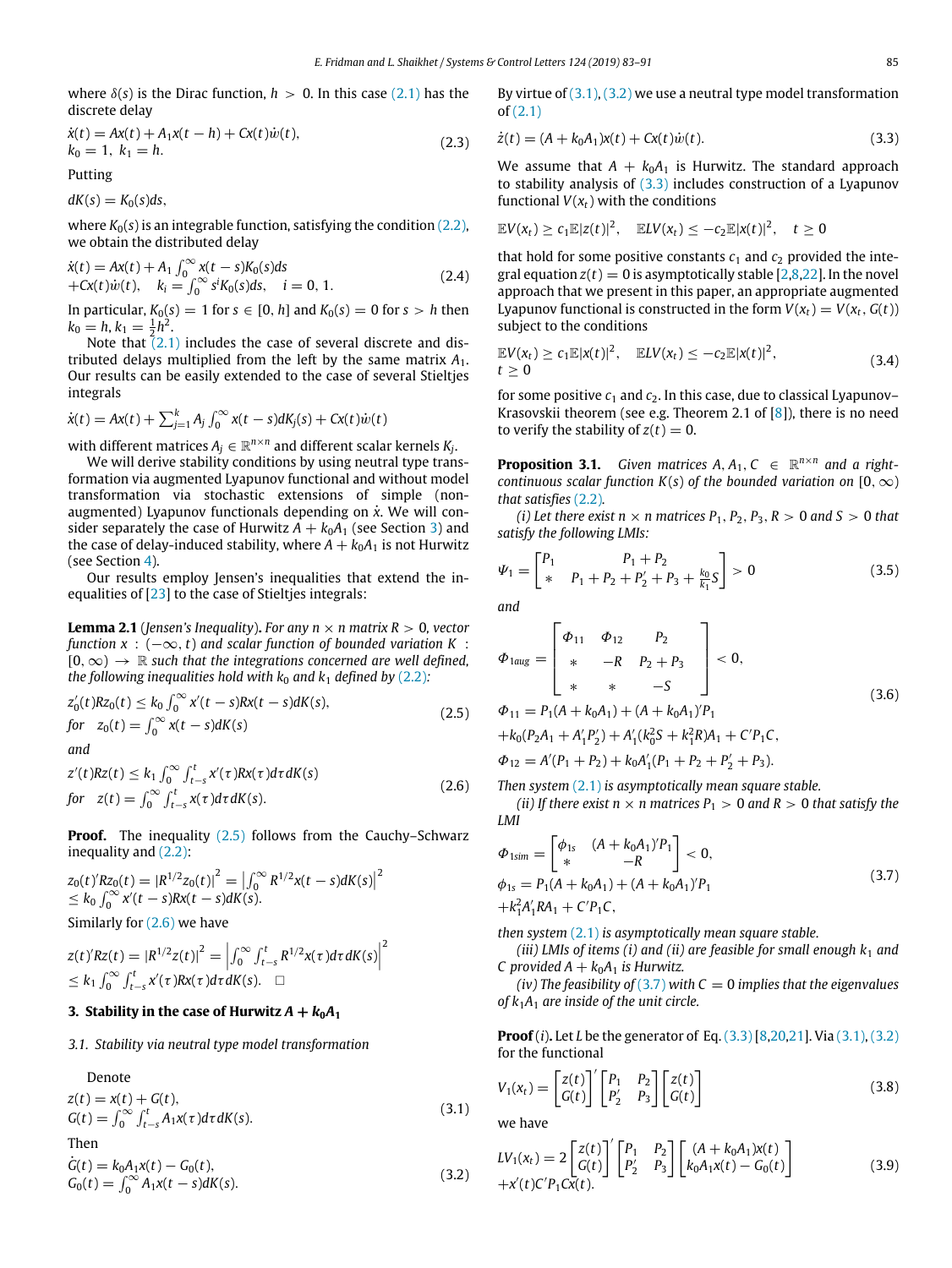Using the additional functional

$$
V_2(x_t) = k_0 \int_0^\infty \int_{t-s}^t x'(\tau) A_1' S A_1 x(\tau) d\tau dK(s)
$$
  
+ $k_1 \int_0^\infty \int_{t-s}^t (\tau - t + s) x'(\tau) A_1' R A_1 x(\tau) d\tau dK(s)$  (3.10)

with  $S, R > 0$  and Jensen's inequalities  $(2.5)$  $(2.5)$  $(2.5)$ ,  $(2.6)$  $(2.6)$  $(2.6)$ 

 $G'_0(t)SG_0(t) \le k_0 \int_0^\infty x'(t-s)A'_1SA_1x(t-s)dK(s),$  $G'(t)RG(t) \leq k_1 \int_0^\infty \int_{t-s}^t x'(\tau)A'_1RA_1x(\tau)d\tau dK(s)$ 

we have

 $LV_2(x_t) \le x'(t)A'_1(k_0^2S + k_1^2R)A_1x(t)$  $-G'_0(t)SG_0(t) - G'(t)RG(t).$ (3.11)

Choose Lyapunov functional

 $V(x_t) = V(x_t, G(t)) = V_1(x_t) + V_2(x_t).$ 

From ([3.9](#page-2-7)), [\(3.11\)](#page-3-0) it follows that  $LV(x_t) \leq \eta'(t)\Phi_{1aug}\eta(t)$ , where  $\eta(t) = \text{col}\{x(t), G(t), -G_0(t)\}\$ and  $\Phi_{1 \text{aug}} < 0$  is defined in [\(3.6\)](#page-2-8). Moreover, by Jensen's inequality

$$
V_2(x_t) \geq k_0 \int_0^{\infty} \int_{t-s}^t x'(\tau) A'_1 SA_1 x(\tau) d\tau dK(s) \geq \frac{k_0}{k_1} G'(t) SG(t)
$$

that implies due to ([3.6](#page-2-8))

$$
V(x_t) \geq \begin{bmatrix} x(t) \\ G(t) \end{bmatrix}^{\prime} \Psi_1 \begin{bmatrix} x(t) \\ G(t) \end{bmatrix} \geq c_1 |x(t)|^2
$$

with  $c_1 > 0$  since  $\Psi_1 > 0$ . Therefore, conditions ([3.4](#page-2-9)) hold and [\(2.1\)](#page-1-2) is asymptotically mean square stable.

(ii) If LMI ([3.7](#page-2-6)) holds with  $P_1 > 0$  and  $R > 0$ , then ([3.5](#page-2-10)) and [\(3.6\)](#page-2-8) hold with the same  $P_1$ ,  $R$  and  $P_2 = P_3 = 0$  and any  $S > 0$ . Thus, the result follows from (i).

(iii) For Hurwitz  $A + k_0 A_1$ , let  $P_1 > 0$  be such that

$$
P_1(A + k_0 A_1) + (A + k_0 A_1)'P_1 < 0.
$$

Then, by Schur complements,  $(3.7)$  $(3.7)$  with  $k_1 = 0$  is feasible with this *P*<sub>1</sub> and *R* =  $\rho$ *I*, where the scalar  $\rho > 0$  is large enough. Hence, [\(3.7\)](#page-2-6) holds also for small enough  $k_1 > 0$ .

(iv) The proof follows arguments of Remark 5 from [\[24\]](#page-8-21). Denote  $\overline{P} = -P_1(A + k_0A_1)$ . By Schur complements, [\(3.7\)](#page-2-6) implies

$$
-\bar{P} - \bar{P}' + k_1^2 A_1' R A_1 + \bar{P}' R^{-1} \bar{P} < 0 \tag{3.12}
$$

that can be presented as

$$
-R + k_1^2 A_1' R A_1 + (\bar{P} - R)' R^{-1} (\bar{P} - R) < 0.
$$

From the latter inequality it follows that  $-R + k_1^2 A_1'RA_1 < 0$ , i.e. that eigenvalues of  $k_1A_1$  are inside of the unit circle.  $\Box$ 

**Remark 3.1.** Differently from the existing LMI stability conditions via neutral model transformation and simple Lyapunov functional  $V(x_t) = x'(t)P_1x(t) + V_2(x_t)_{|S=0}$  (see e.g. [[1,](#page-8-0)[6](#page-8-2)]), the conditions of (ii) are simplified, where the additional condition on the stability of the integral equation  $z(t) = 0$  is omitted. Note that for the discrete delay case, the LMI of (ii) implies due to (iv) that eigenvalues of  $hA_1$  are inside of the unit circle. The latter guarantees the stability of  $z(t) = 0$  (see e.g. Lemma 4 of [[5\]](#page-8-11)). The same implication was obtained for the simplest LMIs derived via the simplest Lyapunov functional with *R*-term depending on *x*˙ (see Remark 3.4 in [\[16\]](#page-8-22)). For the general case of Stieltjes integral, the condition of (iv) is less conservative than the classical condition  $k_1|A_1| \leq 1$  that guarantees the stability of the integral equation (see e.g. (2.10) in [\[8](#page-8-6)]).

**Remark 3.2.** Augmented Lyapunov functionals have been applied directly to the original system in the deterministic case with distributed or discrete delay in [[13\]](#page-8-10) and in stochastic case with discrete delays in [[7\]](#page-8-5). Augmented Lyapunov functional  $V_{\text{gug}}(x_t)$  =  $\overline{V}_1(x_t) + V_2(x_t)$  with  $V_2$  defined by ([3.10](#page-3-1)) and

<span id="page-3-1"></span>
$$
\bar{V}_1(x_t) = \begin{bmatrix} x(t) \\ G(t) \end{bmatrix}^\prime \begin{bmatrix} P_1 & P_2 \\ P_2^\prime & P_3 \end{bmatrix} \begin{bmatrix} x(t) \\ G(t) \end{bmatrix},
$$

where  $G(t)$  is defined in  $(3.1)$  $(3.1)$  $(3.1)$ , can be directly applied to the initial system [\(2.1](#page-1-2)). By arguments of [Proposition](#page-2-11) [3.1](#page-2-11) this leads to the following equivalent to  $(3.5)$ ,  $(3.6)$  LMI stability conditions:

<span id="page-3-2"></span>
$$
\begin{bmatrix} P_1 & P_2 \\ P_2' & P_3 + \frac{k_0}{k_1} S \end{bmatrix} > 0 \tag{3.13}
$$

<span id="page-3-0"></span>and

<span id="page-3-3"></span>
$$
\begin{bmatrix}\n\Phi_{11} & A'P_2 + k_0A'_1P_3 & P_1 - P_2 \\
* & -R & P'_2 - P_3 \\
* & * & -S\n\end{bmatrix} < 0,
$$
\n
$$
\Phi_{11} = P_1A + A'P_1 + k_0(P_2A_1 + A'_1P'_2)
$$
\n
$$
+A'_1(k_0^2S + k_1^2R)A_1 + C'P_1C.
$$
\n(3.14)

The equivalence of LMIs  $(3.13)$ ,  $(3.14)$  $(3.14)$  $(3.14)$  and  $(3.5)$  $(3.5)$  $(3.5)$ ,  $(3.6)$  $(3.6)$  follows from the following: substitution into [\(3.13](#page-3-2)) and [\(3.14\)](#page-3-3)  $P_2 \rightarrow P_1 + P_2$ ,  $P_3 \rightarrow P_1 + P_2 + P'_2 + P_3$  leads to [\(3.5\)](#page-2-10) and ([3.6](#page-2-8)). Note that ([3.13](#page-3-2)), [\(3.14](#page-3-3)) do not lead to feasible reduced-order LMIs (with  $P_2 = P_3 = 0$ ) if *A* is not Hurwitz (it is seen from  $(3.14)$  $(3.14)$ ). Thus, the LMI conditions of (ii) are the simplest that are applicable to the important case, where *A* is not Hurwitz, but  $A + k_0 A_1$  is Hurwitz.

*3.2. Stability via stochastic extension of simple Lyapunov functionals depending on*  $\dot{x}(t)$ 

In this section we assume that the initial function  $x(t)$  =  $\phi(t)$ ,  $t < 0$  is continuously differentiable. In the deterministic case, this is a standard assumption for application of Lyapunov functionals depending on  $\dot{x}(t)$  (see e.g. [[23\]](#page-8-20)).

<span id="page-3-7"></span>**Proposition 3.2.** *Given matrices A, A<sub>1</sub>,*  $C \in \mathbb{R}^{n \times n}$  *and K subject to* ([2.2](#page-1-3))*, assume that*

<span id="page-3-6"></span>
$$
k_2 = \int_0^\infty \left(\int_\theta^\infty dK(s)\right)^2 d\theta < \infty. \tag{3.15}
$$

*Let there exist positive definite*  $n \times n$  *matrices P, S, R and F such that the LMI*

$$
\Phi_{1x} = \begin{bmatrix} \Phi_{11} & \Phi_{12} & k_0 R \\ * & \Phi_{22} & -R \\ * & * & -(R+F) \end{bmatrix} < 0
$$
\n(3.16)

*holds, where*

$$
\Phi_{11} = PA + A'P + k_0^2(S - R) + k_1^2 A'RA + C'(P + k_2 F) C,\n\Phi_{12} = PA_1 + k_0 R + k_1^2 A' RA_1,\n\Phi_{22} = k_1^2 A'_1 RA_1 - R - S.
$$
\n(3.17)

*Then* ([2.1\)](#page-1-2) *is asymptotically mean square stable. Here*  $k_2 = h$  *in the case of system* ([2.3](#page-2-12)) *with discrete delay (because*  $\int_{\theta}^{h} dK(s) = 1$ ), *whereas*  $k_2 = \frac{1}{3}h^3$  *in the case of system* ([2.4](#page-2-13)) *with distributed delay and kernel*  $K_0(s) = 1, s \in [0, h]$ ,  $K_0(s) = 0$  *s* > *h.* 

**Proof.** Let *L* be the generator of [\(2.1\)](#page-1-2). Extending the idea of [\[11](#page-8-8)] to general delay, put

<span id="page-3-5"></span>
$$
y(t) = Ax(t) + A_1y_0(t), \quad t \ge 0,
$$
  
\n
$$
y(t) = \dot{x}(t), \quad t < 0,
$$
  
\n
$$
y_0(t) = \int_0^\infty x(t - s) dK(s),
$$
  
\n
$$
y_1(t) = \int_0^\infty \int_{t-s}^t y(\tau) d\tau dK(s).
$$
  
\nFrom (2.1) we have

<span id="page-3-4"></span>
$$
dx(t) = y(t)dt + \chi(t)Cx(t)dw(t), \quad t \in \mathbb{R},
$$
\n(3.19)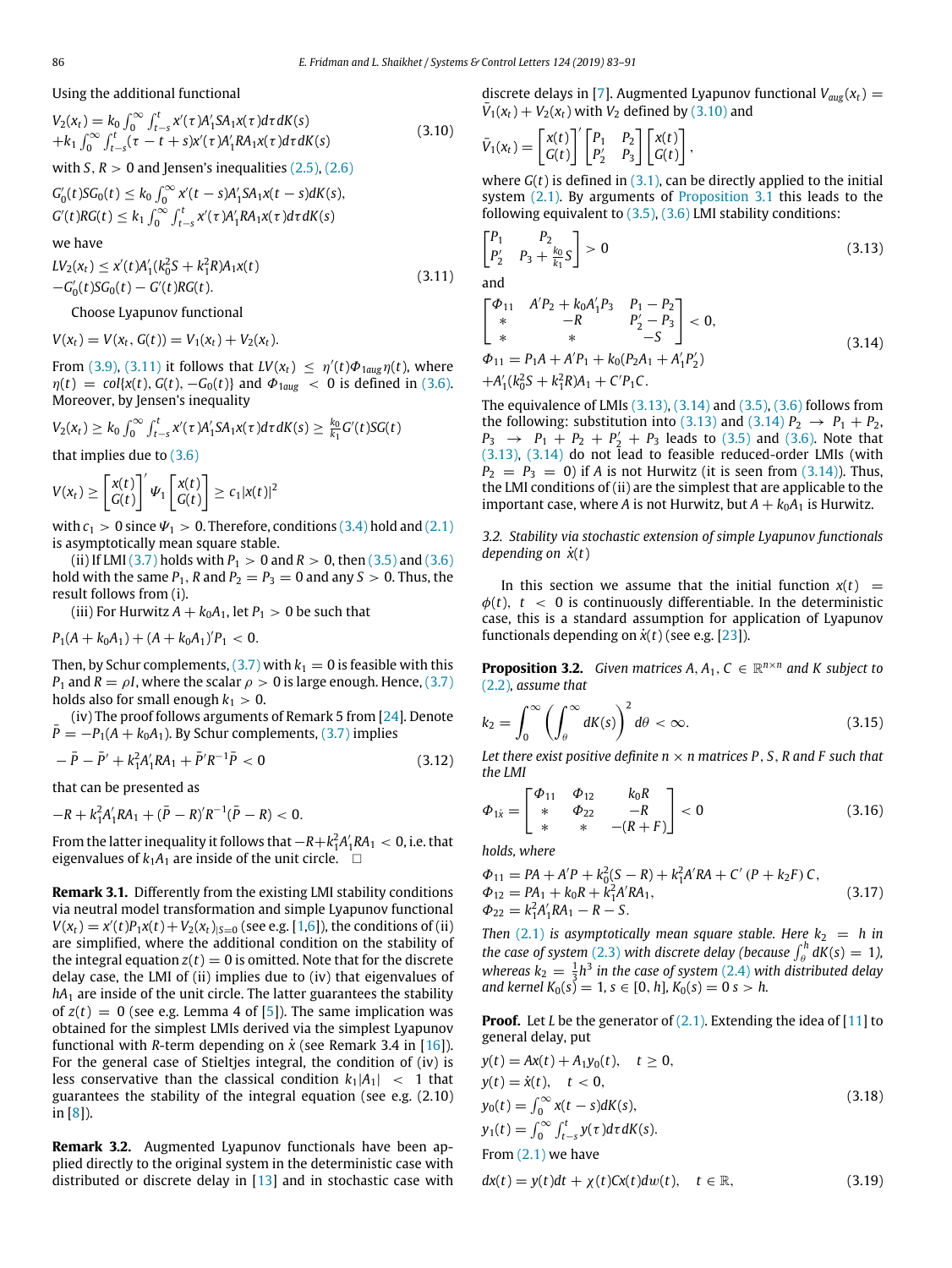where  $\chi(t) = 1$  for  $t > 0$  and  $\chi(t) = 0$  for  $t < 0$ . Via ([3.19](#page-3-4)), [\(3.18\)](#page-3-5) the function  $V_1(x(t)) = x'(t)Px(t)$  with  $P > 0$  satisfies the condition

$$
LV_1(x_t) = 2x'(t)P[Ax(t) + A_1y_0(t)]
$$
  
+x'(t)C'PCx(t), t \ge 0. (3.20)

For the functional

 $V_2(x_t) = k_0 \int_0^\infty \int_{t-s}^t x'(\tau) S x(\tau) d\tau dK(s)$  $+k_1 \int_0^\infty \int_{t-s}^t (\tau - t + s) y'(\tau) R y(\tau) d\tau dK(s),$ 

using  $(3.18)$ , Jensen's inequalities  $(2.5)$ ,  $(2.6)$  $(2.6)$  $(2.6)$ 

 $y'_{0}(t)Sy_{0}(t) \leq k_{0} \int_{0}^{\infty} x'(t-s)Sx(t-s)dK(s),$  $y'_1(t)Ry_1(t) \leq k_1 \int_0^\infty \int_{t-s}^t y'(\tau)Ry(\tau)d\tau dK(s),$ 

# and via  $(3.18)$  the equality

$$
y'(t)Ry(t) = x'(t)A'RAx(t) + 2x'(t)A'RA_1y_0(t)
$$
  
+ $xsy'_0(t)A'_1RA_1y_0(t)$ 

#### we obtain

$$
LV_2(x_t) = k_0^2 x'(t)Sx(t) + k_1^2 y'(t)Ry(t)
$$
  
\n
$$
-k_0 \int_0^\infty x'(t-s)Sx(t-s)dK(s)
$$
  
\n
$$
-k_1 \int_0^\infty \int_{t-s}^t y'(\tau)Ry(\tau)d\tau dK(s)
$$
  
\n
$$
\leq x'(t)(k_0^2 S + k_1^2 A'RA)x(t)
$$
\n(3.21)

 $+2k_1^2x'(t)A'RA_1y_0(t)$ 

$$
+y'_{0}(t)(k_{1}^{2}A'_{1}RA_{1} - S)y_{0}(t) - y'_{1}(t)Ry_{1}(t).
$$
  
Integrating (3.19) we have  

$$
\int_{t-s}^{t} y(\tau)d\tau = x(t) - x(t-s) - \int_{t-s}^{t} \chi(\tau)Cx(\tau)d\omega(\tau),
$$
 $t \in \mathbb{R}.$  (3.22)

Via ([3.18](#page-3-5))

$$
y_1(t) = k_0 x(t) - y_0(t) - \xi(t),
$$
  
\n
$$
\xi(t) = \int_0^\infty \int_{t-s}^t \chi(\tau) C x(\tau) d\omega(\tau) dK(s)
$$
  
\n
$$
= \int_{-\infty}^t \int_{t-\tau}^\infty dK(s) \chi(\tau) C x(\tau) d\omega(\tau)
$$
  
\n
$$
= \int_0^t \int_{t-\tau}^\infty dK(s) C x(\tau) d\omega(\tau).
$$
\n(3.23)

So,

$$
-y'_{1}(t)Ry_{1}(t) = -k_{0}^{2}x'(t)Rx(t)
$$
  
+2k\_{0}x'(t)Ry'\_{0}(t) - y'\_{0}(t)Ry\_{0}(t)  
+2k\_{0}x'(t)R\xi(t) - 2y'\_{0}(t)R\xi(t) - \xi'(t)R\xi(t).\n(3.24)

From ([3.23\)](#page-4-0) by Ito's integral properties (see e.g. [\[8,](#page-8-6)[20](#page-8-17)[,21\]](#page-8-18)) we have for any  $n \times n$  matrix  $F$ 

$$
\mathbb{E}\xi'(t)F\xi(t)
$$
  
=  $\int_0^t \left(\int_{t-\tau}^\infty dK(s)\right)^2 x'(\tau) C' F C x(\tau) d\tau.$  (3.25)

We add the following term to the Lyapunov functional:

$$
V_3(x_t) = \int_0^t \int_{t-\tau}^{\infty} \left( \int_{\theta}^{\infty} dK(s) \right)^2 d\theta x'(\tau) C' F C x(\tau) d\tau, F > 0.
$$
 (3.26)

By using  $k_2$  defined in  $(3.15)$  $(3.15)$  $(3.15)$  we find

$$
LV_3(x_t) = k_2x'(t)C'FCx(t)
$$
  
-  $\int_0^t \left(\int_{t-\tau}^{\infty} dK(s)\right)^2 x'(\tau)C'FCx(\tau) d\tau$ .  
Then for the Lyapunov functional  

$$
V(x_t) = x'(t)Px(t) + V_2(x_t) + V_3(x_t)
$$
 (3.27)

<span id="page-4-3"></span>

| Table | I |
|-------|---|
|       |   |

[Example](#page-4-1) [3.1:](#page-4-1) the maximum *h* that preserves the stability.

| $\sigma$                 | 0.1   | 0.3   | 0.6   | 1.0   | No vars        |
|--------------------------|-------|-------|-------|-------|----------------|
| $\Phi_{1a\mu\sigma} < 0$ | 3.822 | 2.259 | 1.006 | 0.240 | $2.5(n^2 + n)$ |
| $\Phi_{1\text{sim}} < 0$ | 0.890 | 0.748 | 0.536 | 0.206 | $n^2 + n$      |
| $\Phi_{1i} < 0$          | 3.295 | 1.533 | 0.559 | 0.058 | $2(n^2 + n)$   |

we obtain

 $\mathbb{E}LV(x_t) \leq \mathbb{E}\eta'(t)\Phi_{1\dot{x}}\eta(t),$ 

where  $\eta(t) = \text{col}\{x(t), y_0(t), \xi(t)\}$  and  $\Phi_{1\dot{x}} < 0$ .  $\Box$ 

**Remark 3.3.** In the case of system [\(2.4\)](#page-2-13) with distributed delay and kernel  $K_0(s) = 1$ ,  $s \in [0, h]$ ,  $K_0(s) = 0$   $s > h$  the Lyapunov functional has the form ([3.27](#page-4-2)) with

$$
V_2(x_t) = h \int_{t-h}^t (\tau - t + h)x'(\tau)Sx(\tau)d\tau
$$
  
+ 
$$
\frac{h^2}{4} \int_{t-h}^t (\tau - t + h)^2 y'(\tau)Ry(\tau)d\tau,
$$

 $y(t) = Ax(t) + A_1 \int_{t-h}^{t} x(s) ds$ 

and with a novel ''stochastic'' term

$$
V_3(x_t) = \frac{1}{3} \int_{t-h}^t (\tau - t + h)^3 x'(\tau) C' F C x(\tau) d\tau.
$$

For  $C = 0$  this functional coincides with the one from [\[23\]](#page-8-20). In the case of system ([2.3](#page-2-12)) with discrete delay the Lyapunov functional has the form ([3.27](#page-4-2)) with

$$
V_2(x_t) = \int_{t-h}^t x'(\tau) S x(\tau) d\tau + h \int_{t-h}^t (\tau - t + h) y'(\tau) R y(\tau) d\tau,
$$

 $y(t) = Ax(t) + A_1x(t - h),$ 

$$
V_3(x_t) = \int_{t-h}^t (\tau - t + h)x'(\tau)C'FCx(\tau)d\tau.
$$

A similar *V*<sub>3</sub>-term was considered in [\[10\]](#page-8-13).

<span id="page-4-0"></span>**Remark 3.4.** By arguments of [\[16,](#page-8-22)[23](#page-8-20)], the LMI of [Proposition](#page-3-7) [3.2](#page-3-7) is always feasible if  $A + k_0 A_1$  is Hurwitz and  $C = 0$ .

*3.3. Examples*

<span id="page-4-1"></span>**Example 3.1.** Consider the well-studied example with discrete delay (see e.g. [[25](#page-8-23)]): [\(2.3\)](#page-2-12) with

$$
A = \begin{bmatrix} -2 & 0 \\ 0 & -0.9 \end{bmatrix}, A_1 = \begin{bmatrix} -1 & 0 \\ -1 & -1 \end{bmatrix}, C = \sigma \begin{bmatrix} 1 & 1 \\ 1 & 1 \end{bmatrix}, \sigma \in \mathbb{R}.
$$

<span id="page-4-4"></span><span id="page-4-2"></span>In the deterministic case ( $C = 0$ ) LMIs of [Proposition](#page-2-11) [3.1](#page-2-11)(i) ( $\Psi_1$  > 0,  $\Phi_{1aug}$  < 0) and of [Proposition](#page-3-7) [3.2](#page-3-7) ( $\Phi_{1x}$  < 0) give the same maximal value of delay  $h = 4.4721$  that preserves stability (the same value was obtained in  $[25]$  $[25]$  $[25]$ ), whereas the simplest LMI of [Proposition](#page-2-11) [3.1\(](#page-2-11)ii) ( $\Phi_{1sim}$  < 0) leads to *h* = 0.9999. In [Table](#page-4-3) [3.1](#page-4-3) the results are presented obtained from LMIs  $\Psi_1 > 0$ ,  $\Phi_{1aug} < 0$ (for brevity we write this throughout the section as  $\Phi_{1aug} < 0$ ),  $\Phi_{1\text{sim}}$  < 0 and  $\Phi_{1\text{X}}$  < 0 for various values of  $\sigma$ . Numbers of scalar decision variables are presented too. Note that an additional LMI for verification of the stability of the integral equation (similar to LMI of Lemma 4 in [[5\]](#page-8-11)), which is avoided by our method, adds  $0.5(n^2 + n)$  variables to  $n^2 + n$  variables of the conditions for Φ1*sim* < 0. It is seen that less conservative results are obtained from Φ1*aug* < 0 , but on the account of computational complexity. The simplest LMI  $\Phi_{1\text{sim}} < 0$  leads to efficient results for large stochastic perturbation  $\sigma = 1$  that are close to the ones via  $\Phi_{1 \text{aug}} < 0$  and that essentially improve the results via  $\Phi_{1x}$  < 0.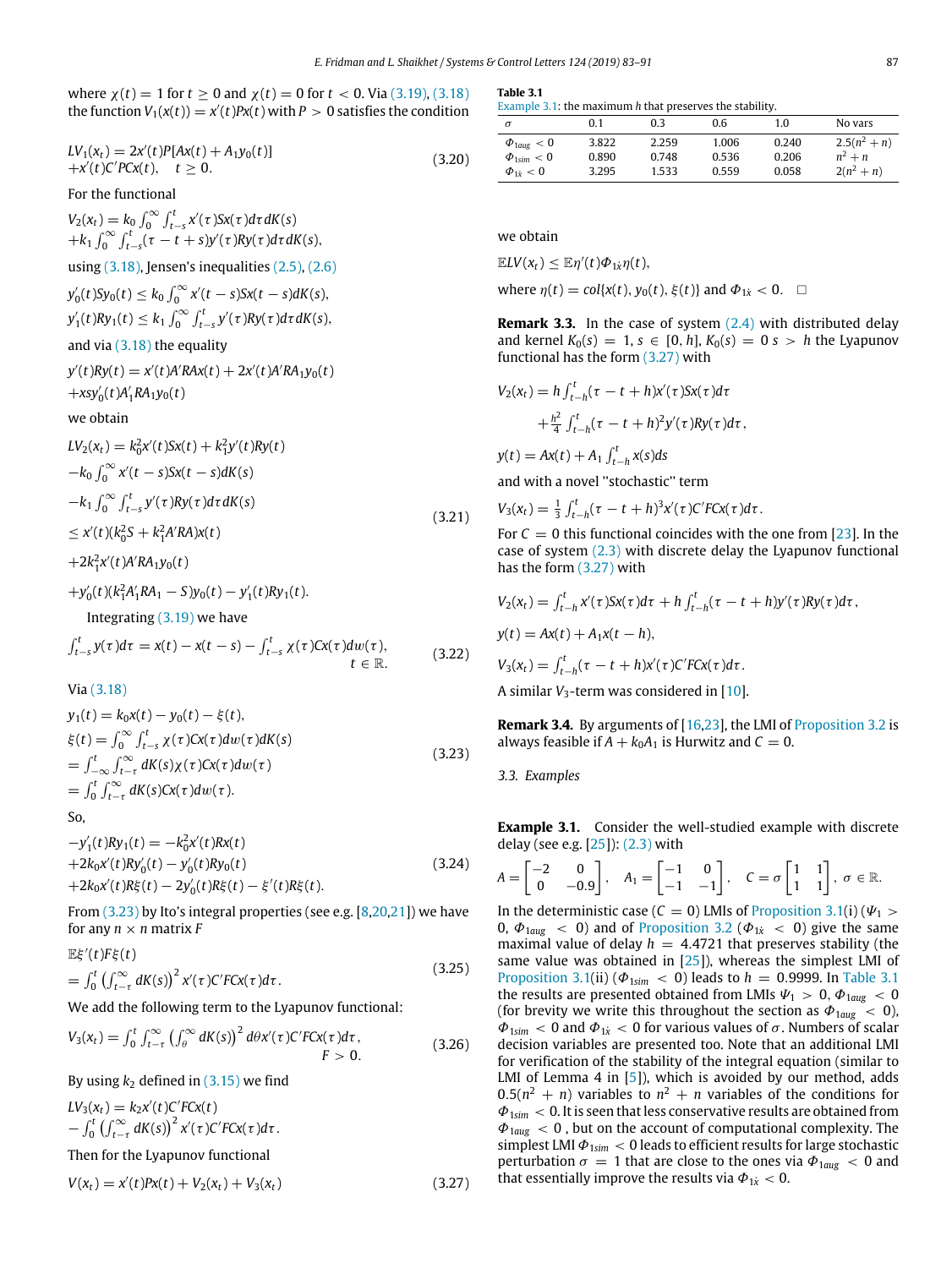<span id="page-5-1"></span>**Table 3.2** [Example](#page-4-4) [3.2](#page-4-4): the stability intervals for *h*.

|                          |                  | 0.2              | 0.4                      |
|--------------------------|------------------|------------------|--------------------------|
| $\Phi_{1a\mu\sigma} < 0$ | [0.2001, 1.6339] | [0.2334, 1.3990] | [0.4048, 1.1364]         |
| $\Phi_{1\text{sim}} < 0$ | [0.2001, 1.4142] | [0.2335, 1.2271] | [0.4052, 1.0144]         |
| $\Phi_{1i} < 0$          | [0.2001, 1.6339] | [0.2568, 1.2560] | $\overline{\phantom{m}}$ |

**Example 3.2** (*[\[15](#page-8-14)]*)**.** Consider the system with distributed delay

$$
\dot{x}(t) = \begin{bmatrix} 0.2 & 0 \\ 0.2 & 0.1 \end{bmatrix} x(t) + \int_0^h \begin{bmatrix} -1 & 0 \\ -1 & -1 \end{bmatrix} x(t-s) ds
$$
  
+ $Cx(t)\dot{w}(t), \quad C = \sigma \begin{bmatrix} 1 & 1 \\ 1 & 1 \end{bmatrix}, \quad \sigma \in \mathbb{R}.$ 

The results obtained via  $\Phi_{1aug} < 0$ ,  $\Phi_{1sim} < 0$  and LMI  $\Phi_{1x} < 0$ are presented in [Table](#page-5-1) [3.2](#page-5-1) for various values of  $\sigma$ . Note that for  $\sigma = 0.4$  the LMI  $\Phi_{1x} < 0$  does not give any interval for *h*, but for  $\sigma = 0.39$  the following small stability interval is obtained: *h* ∈ [0.6564, 0.7929]. As in the previous example, less conservative results are obtained from  $\Phi_{1aug} < 0$ , but the simplest LMI  $\Phi_{1sim} <$ 0 leads to rather efficient results for large stochastic perturbations.

## **4. Delay-induced stability for stochastic vector second-order system**

<span id="page-5-0"></span>Consider stochastic vector second-order system

$$
\ddot{x}_1(t) = A_1 x_1(t) + A_2 \dot{x}_1(t) + C x_1(t) \dot{w}(t) + B u(t),
$$
  
\n
$$
x_1(t) \in \mathbb{R}^n, \quad A_1, A_2, C \in \mathbb{R}^{n \times n}, \quad B \in \mathbb{R}^{n \times m},
$$
\n(4.1)

where  $w(t)$  is the scalar standard Wiener process. The system can be presented as

$$
\dot{x}(t) = \begin{bmatrix} 0 & I_n \\ A_1 & A_2 \end{bmatrix} x(t) + \begin{bmatrix} 0 \\ B \end{bmatrix} u(t) + \begin{bmatrix} 0 \\ C \end{bmatrix} x_1(t) \dot{w}(t) \tag{4.2}
$$

 $\text{with } x(t) = \text{col}\{x_1(t), x_2(t) = \dot{x}_1(t)\} \in \mathbb{R}^{2n}.$ 

Assume that [\(4.2](#page-5-2)) is stabilizable, i.e. there exists  $\bar{K} = [\bar{K}_1 \bar{K}_1] \in$  $\mathbb{R}^{m \times 2n}$  such that  $u(t) = \overline{K}_1 x_1(t) + \overline{K}_2 x_2(t)$  exponentially stabilizes ([4.2](#page-5-2)) with  $C = 0$ . The derivative  $\dot{x}_1(t) = x_2(t)$  can be approximated by the finite-difference

$$
\dot{x}_1(t) \approx \frac{x_1(t) - x_1(t-h)}{h}, \quad h > 0,
$$

leading to the static output-feedback with a stabilizing delay *h* >  $0:$ 

$$
u(t) = K_0 x_1(t) + K_1 x_1(t - h),
$$
\n(4.3)

where  $x_1(t) = 0$  for  $t < 0$  and

$$
K_0 = \bar{K}_0 + \frac{1}{h}\bar{K}_1, \quad K_1 = -\frac{1}{h}\bar{K}_1.
$$
\n(4.4)

The closed-loop system  $(4.2)$ ,  $(4.3)$  has the form

$$
\dot{x}(t) = \begin{bmatrix} 0 & I_n \\ A_1 & A_2 \end{bmatrix} x(t) + \begin{bmatrix} 0 \\ B \end{bmatrix} (K_1 x_1(t) + K_2 x_1(t - h)) + \begin{bmatrix} 0 \\ C \end{bmatrix} x_1(t) \dot{w}(t).
$$
\n(4.5)

Differently from the previous section, for  $h = 0$  and  $C = 0$  system ([4.5](#page-5-4)) is not exponentially stable.

# *4.1. Stability via neutral type model transformation*

Put  $G(t) = \int_{t-h}^{t} (s - t + h) K_2 x_2(s) ds,$  $G_0(t) = \int_{t-h}^t K_2x_2(s)ds$ ,  $G_0 \in \mathbb{R}^m$ . (4.6) Then via  $x_2(s)ds = dx_1(s)$  we have  $\dot{G}(t) = hK_2x_2(t) - G_0(t) =$  $hK_2x_2(t) - K_2x_1(t) + K_2x_1(t - h)$  or

<span id="page-5-5"></span>
$$
K_2x_1(t-h) = \dot{G}(t) - hK_2x_2(t) + K_2x_1(t). \tag{4.7}
$$

Note also that  $\begin{bmatrix} 0 \\ 0 \end{bmatrix}$ *C*  $\begin{bmatrix} x_1(t) = \begin{bmatrix} 0 & 0 \\ C & 0 \end{bmatrix}$ *C* 0  $\int x(t)$ . So, substituting ([4.7](#page-5-5)) into  $(4.5)$  $(4.5)$  $(4.5)$  we obtain

<span id="page-5-6"></span>
$$
\dot{z}(t) = Dx(t) + \begin{bmatrix} 0 & 0 \\ C & 0 \end{bmatrix} x(t) \dot{w}(t),
$$
  
\n
$$
z(t) = \begin{bmatrix} I_{2n} & -\begin{bmatrix} 0 \\ B \end{bmatrix} \end{bmatrix} \begin{bmatrix} x(t) \\ G(t) \end{bmatrix} \in \mathbb{R}^{2n},
$$
  
\n
$$
D = \begin{bmatrix} 0 & I_n \\ A_1 + B(K_1 + K_2) & A_2 - h B K_2 \end{bmatrix}.
$$
\n(4.8)

<span id="page-5-11"></span>**Proposition 4.1.** *Given matrices*  $A_1, A_2, C \in \mathbb{R}^{n \times n}$ ,  $B \in \mathbb{R}^{n \times m}$ ,  $K_1, K_2 \in \mathbb{R}^{m \times n}$ .

*(i)* Let there exist matrices  $P_1 \in \mathbb{R}^{2n \times 2n}$ ,  $P_2 \in \mathbb{R}^{2n \times m}$ ,  $P_3$ ,  $R, S \in$ R *<sup>m</sup>*×*<sup>m</sup> that satisfy the following LMIs:*

<span id="page-5-10"></span>
$$
\Psi_2 = \begin{bmatrix} P_1 & P_2 - P_1 \begin{bmatrix} 0 \\ B \end{bmatrix} \end{bmatrix} > 0,
$$
  
\n
$$
\Psi_{22} = \begin{bmatrix} 0 & B' \end{bmatrix} P_1 \begin{bmatrix} 0 \\ B \end{bmatrix} - \begin{bmatrix} 0 & B' \end{bmatrix} P_2 - P_2' \begin{bmatrix} 0 \\ B \end{bmatrix}
$$
  
\n
$$
+ P_3 + \frac{2}{h} S
$$
\n(4.9)

<span id="page-5-13"></span>*and*

<span id="page-5-9"></span><span id="page-5-2"></span>
$$
\Phi_{2aug} = \begin{bmatrix} \Phi_{11} & \Phi_{12} & -P_2 \\ * & -R & [0 \ B']P_2 - P_3 \end{bmatrix} < 0,
$$
  
\n
$$
\Phi_{11} = P_1 D + D' P_1 + h P_2 [0 \ K_2] + h \begin{bmatrix} 0 \\ K_2' \end{bmatrix} P_2'
$$
  
\n
$$
+ \begin{bmatrix} 0 & 0 \\ 0 & K_2' (h^2 S + \frac{1}{4} h^4 R) K_2 \end{bmatrix} + \begin{bmatrix} 0 & C' \\ 0 & 0 \end{bmatrix} P_1 \begin{bmatrix} 0 & 0 \\ C & 0 \end{bmatrix},
$$
  
\n
$$
\Phi_{12} = D' \begin{bmatrix} P_2 - P_1 \begin{bmatrix} 0 \\ B \end{bmatrix} \end{bmatrix}
$$
  
\n
$$
+ h \begin{bmatrix} 0 \\ K_2' \end{bmatrix} \begin{bmatrix} P_3 - P_2' \begin{bmatrix} 0 \\ B \end{bmatrix} \end{bmatrix}.
$$
 (4.10)

*Then system* ([4.8](#page-5-6)) *is asymptotically mean square stable.*

*(ii) If there exist*  $2n \times 2n$  *matrix*  $P_1 > 0$  *and*  $m \times m$  *matrix* R *that satisfy the LMI*

<span id="page-5-14"></span><span id="page-5-12"></span><span id="page-5-3"></span>
$$
\Phi_{2sim} = \begin{bmatrix} \phi_{2s} & D'P_1 \begin{bmatrix} 0 \\ B \end{bmatrix} \end{bmatrix} < 0,
$$
  
\n
$$
\phi_{2s} = P_1 D + D'P_1
$$
  
\n
$$
+ \begin{bmatrix} 0 & 0 \\ 0 & \frac{1}{4} h^4 K_2' R K_2 \end{bmatrix} + \begin{bmatrix} 0 & C' \\ 0 & 0 \end{bmatrix} P_1 \begin{bmatrix} 0 & 0 \\ C & 0 \end{bmatrix},
$$
\n(4.11)

<span id="page-5-4"></span>*then the system* [\(4.8\)](#page-5-6) *is asymptotically mean square stable.*

**Proof.** Consider  $V_1$  given by ([3.8](#page-2-14)), where  $z(t)$  and  $G(t)$  are defined in [\(4.8\)](#page-5-6) and [\(4.6\)](#page-5-7) respectively. Let *L* be the generator of Eq. [\(4.8\)](#page-5-6). Differentiating  $V_1$  along  $(4.8)$  $(4.8)$  $(4.8)$  we obtain

<span id="page-5-8"></span><span id="page-5-7"></span>
$$
LV_{1}(x_{t}) = 2(x'(t) - G'(t)[0 B'])P_{1}Dx(t)
$$
  
+ 2(x'(t) - G'(t)[0 B'])P\_{2}(hK\_{2}x\_{2}(t) - G\_{0}(t))  
+ 2G'(t)P\_{3}(hK\_{2}x\_{2}(t) - G\_{0}(t))  
+ 2x'(t)D'P\_{2}G(t) + x'(t)\begin{bmatrix} 0 & C' \\ 0 & 0 \end{bmatrix} P\_{1} \begin{bmatrix} 0 & 0 \\ C & 0 \end{bmatrix}x(t).\n(4.12)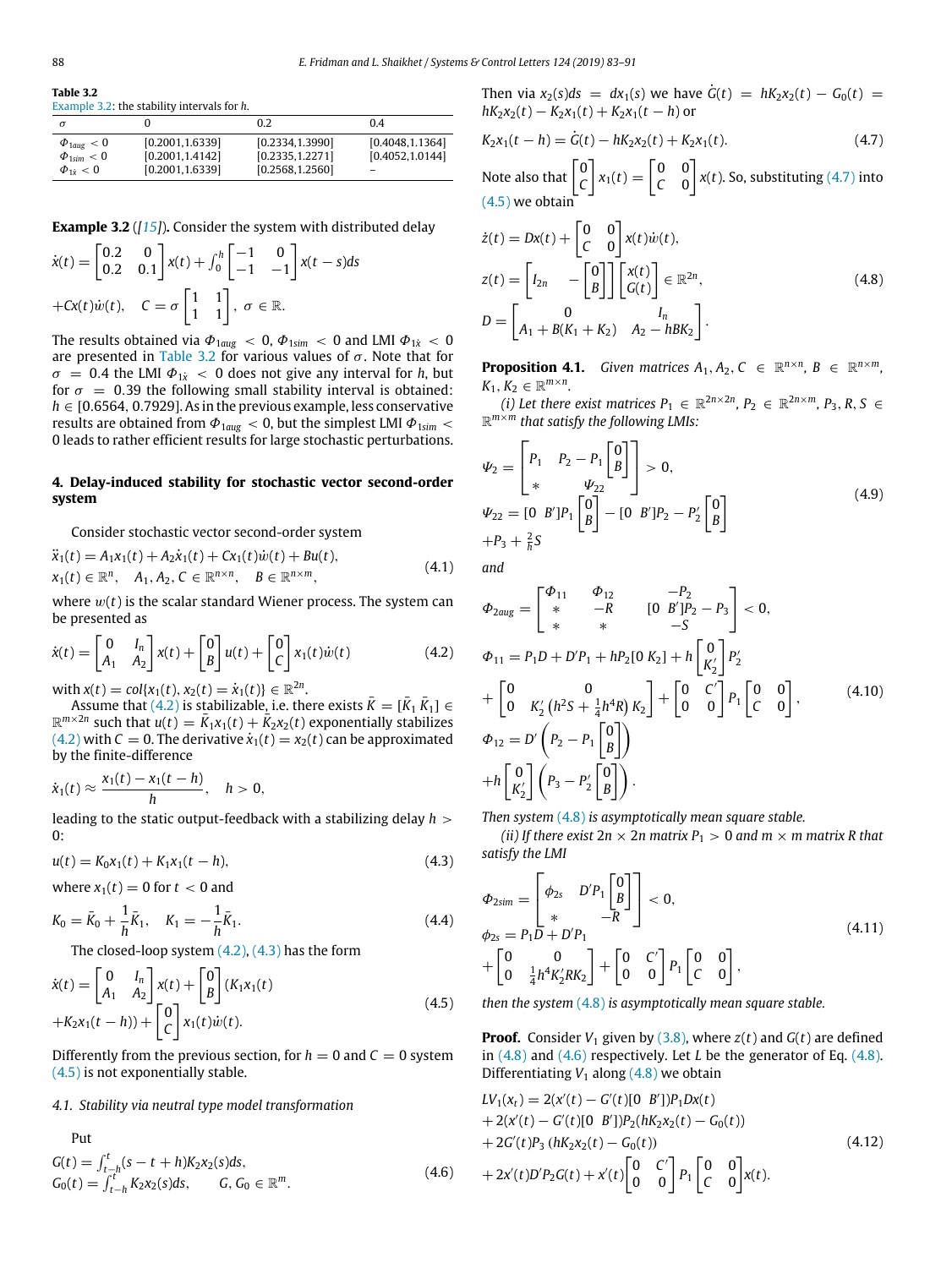# For the additional term of the Lyapunov functional

$$
V_2(x_t) = h \int_{t-h}^t (s-t+h)x_2'(s)K_2'SK_2x_2(s)ds + \frac{1}{4}h^2 \int_{t-h}^t (s-t+h)^2x_2'(s)K_2'KK_2x_2(s)ds,
$$

via Jensen's inequalities [\(2.5\)](#page-2-1)

$$
G'(t)RG(t) \leq \frac{h^2}{2} \int_{t-h}^t (s-t+h)x_2'(s)K_2'RK_2x_2(s)ds,
$$
  

$$
G'_0(t)SG_0(t) \leq h \int_{t-h}^t x_2'(s)K_2'SK_2x_2(s)ds,
$$

we have

$$
LV_2(x_t) = h^2x_2'(t)K_2'SK_2x_2(t)
$$
  
\n
$$
-h \int_{t-h}^{t} x_2'(s)K_2'SK_2x_2(s)ds
$$
  
\n
$$
+ \frac{1}{4}h^4x_2'(t)K_2'RK_2x_2(t)
$$
  
\n
$$
- \frac{1}{2}h^2 \int_{t-h}^{t} (s-t+h)x_2'(s)K_2'RK_2x_2(s)ds
$$
  
\n
$$
\leq x_2'(t)K_2'(h^2s + \frac{1}{4}h^4R)K_2x_2(t)
$$
  
\n
$$
-G'(t)RG(t) - G_0'(t)SG_0(t).
$$
 (4.13)

Via [\(4.12](#page-5-8)), ([4.13](#page-6-0)) for the Lyapunov functional  $V(x_t) = V_1(x_t) +$ *V*<sub>2</sub>( $x_t$ ) we obtain *LV*( $x_t$ )  $\leq \eta'(t)\Phi_{2aug}\eta(t)$ , where  $\Phi_{2aug} < 0$  is defined in ([4.10\)](#page-5-9) and  $\eta(t) = \text{col}\{x(t), G(t), G_0(t)\}$ . Moreover,  $V(x_t)$ is positive definite  $V(x_t) \geq \begin{bmatrix} x(t) \\ C(t) \end{bmatrix}$ *G*(*t*)  $\int' \psi_2 \left[ \frac{x(t)}{C(t)} \right]$ *G*(*t*) ], where  $\Psi_2 > 0$  is defined in [\(4.9\)](#page-5-10).

The proof of (ii) is similar to (ii) of [Proposition](#page-2-11) [3.1.](#page-2-11)  $\Box$ 

*4.2. Stability via stochastic extension of simple Lyapunov functional depending on*  $\dot{x}_2$ 

Following [\[14\]](#page-8-12), we use the following Taylor expansion with the integral form of the remainder:

$$
x_1(t - h) = x_1(t) - hx_2(t) + W(t),
$$
  
\n
$$
W(t) = \int_{t-h}^t (s - t + h) dx_2(s).
$$
\n(4.14)

We further extend the results of [[14](#page-8-12)] to stochastic case with  $C \neq 0$ . Denote

$$
y_2(t) = (A_1 + BK_1)x_1(t) + A_2x_2(t)
$$
  
+
$$
BK_2x_1(t - h).
$$
 (4.15)

Then from  $(4.5)$  we have

 $dx_2(s) = y_2(s)ds + Cx_1(s)dw(s).$ 

Therefore

$$
W(t) = r(t) + \xi(t),
$$
  
\n
$$
r(t) = \int_{t-h}^{t} (s - t + h) y_2(s) ds,
$$
  
\n
$$
\xi(t) = \int_{t-h}^{t} (s - t + h) C x_1(s) dw(s).
$$
\n(4.16)

Substituting  $(4.14)$ ,  $(4.16)$  $(4.16)$  $(4.16)$  into  $(4.5)$  $(4.5)$  $(4.5)$ , we arrive at

$$
\dot{x}(t) = Dx(t) \n+ \begin{bmatrix} 0 \\ B \end{bmatrix} K_2[r(t) + \xi(t)] + \begin{bmatrix} 0 & 0 \\ C & 0 \end{bmatrix} x(t) \dot{w}(t), \nD = \begin{bmatrix} 0 & I_n \\ A_1 + B(K_1 + K_2) & A_2 - h B K_2 \end{bmatrix},
$$
\n(4.17)

whereas  $y_2$  defined by  $(4.15)$  $(4.15)$  has the form

$$
y_2(t) = [0 I_n]Dx(t) + BK_2[r(t) + \xi(t)].
$$
\n(4.18)

We choose the following Lyapunov functional:

$$
V(x_t) = V_P(x(t)) + V_R(y_{2t}) + V_F(x_{1t}),
$$

where

$$
V_P(x(t)) = x'(t)Px(t),
$$
  
\n
$$
V_R(y_{2t}) = \int_{t-h}^t (s-t+h)^2 y_2'(s)Ry_2(s)ds,
$$
  
\n
$$
V_F(x_{1t}) = \int_{t-h}^t (s-t+h)^3 x_1'(s)C' F C x_1(s)ds,
$$
\n(4.19)

and matrices  $P \in \mathbb{R}^{2n \times 2n}$ ,  $R, F \in \mathbb{R}^{n \times n}$  are positive definite. Let *L* be the generator of ([4.17](#page-6-4)). Then

$$
LV_P(x(t)) = 2x'(t)P\left(Dx(t) + \begin{bmatrix} 0 \\ B \end{bmatrix} K_2(r(t) + \xi(t))\right)
$$
  
+x'(t)\begin{bmatrix} 0 & C' \\ 0 & 0 \end{bmatrix} P\begin{bmatrix} 0 & 0 \\ C & 0 \end{bmatrix} x(t).

Via Jensen's inequality and  $(4.16)$  $(4.16)$  $(4.16)$ ,  $(4.18)$  we obtain

<span id="page-6-0"></span>
$$
LV_R(y_{2t}) = h^2 y_2'(t) R y_2(t)
$$
  
-2  $\int_{t-h}^t (s-t+h) y_2'(s) R y_2(s) ds$   
 $\leq h^2 \eta'(t) \left[ [0 I_n] D B K_2 B K_2 \right]' R$   
 $\times \left[ [0 I_n] D B K_2 B K_2 \right] \eta(t) - \frac{4}{h^2} r'(t) R r(t),$ 

where  $\eta(t) = \text{col}\{x(t), r(t), \xi(t)\}.$ Via Ito's integral property

$$
\mathbb{E}\xi'(t)F\xi(t)=\mathbb{E}\int_{t-h}^t(s-t+h)^2x'_1(s)C'FCx_1(s)ds.
$$

So,  $\mathbb{E} L V_F(x_t) = h^3 \mathbb{E} x'(t) [C \ 0]' F [C \ 0] x(t) - 3 \mathbb{E} \xi'(t) F \xi(t)$ . Therefore,  $\mathbb{E}LV(x_t) \leq \mathbb{E}\eta'(t)\Phi_{2x}\eta(t)$ , where

$$
\Phi_{2x} = \begin{bmatrix} \phi_2 & P \begin{bmatrix} 0 \\ BK_2 \end{bmatrix} & P \begin{bmatrix} 0 \\ BK_2 \end{bmatrix} \\ * & -\frac{4}{h^2}R & 0 \\ * & * & -3F \end{bmatrix}
$$
  
+h<sup>2</sup> [(0 I<sub>n</sub>]D BK<sub>2</sub> BK<sub>2</sub>]  
×R [(0 I<sub>n</sub>]D BK<sub>2</sub> BK<sub>2</sub>]  

$$
\phi_2 = PD + D'P + \begin{bmatrix} 0 & C' \\ 0 & 0 \end{bmatrix} P \begin{bmatrix} 0 & 0 \\ C & 0 \end{bmatrix}
$$
  
+h<sup>3</sup> [C 0]<sup>'</sup>F [C 0]. (4.20)

<span id="page-6-7"></span><span id="page-6-6"></span><span id="page-6-1"></span>Summarizing we arrive at the following

<span id="page-6-3"></span>**Proposition 4.2.** *Given matrices*  $A_1, A_2, C \in \mathbb{R}^{n \times n}$ ,  $B \in \mathbb{R}^{n \times m}$ ,  $K_1, K_2 \in \mathbb{R}^{m \times n}$ , let there exist positive definite matrices  $P \in \mathbb{R}^{2n \times 2n}$ ,  $R, F \in \mathbb{R}^{n \times n}$  that satisfy the LMI  $\Phi_{2x} < 0$ , where  $\Phi_{2x}$  is defined by ([4.20\)](#page-6-6)*. Then* ([4.17](#page-6-4)) *is asymptotically mean square stable.*

**Remark 4.1.** LMIs of [Propositions](#page-5-11) [4.1](#page-5-11) and [4.2](#page-6-7) are feasible for small enough *h* provided *D* defined in these Propositions is Hurwitz [[5\]](#page-8-11). The feasibility of  $\Phi_{2k}$  < 0 yields that

<span id="page-6-2"></span>
$$
-\frac{4}{h^2}R + h^2K_2'B'RBK_2 < 0,
$$

i.e. that all the eigenvalues of  $\frac{h^2}{2}$  $\frac{1}{2}BK_2$  are inside of the unit circle. The feasibility of  $(4.11)$  $(4.11)$  $(4.11)$  implies the same conclusion. This can be proved by arguments of (iv) of [Proposition](#page-2-11) [3.1.](#page-2-11) Indeed, denoting  $\overline{P}$ <sup> $\overline{P}$ </sup> = −[0 *I*]*D*'P<sub>1</sub>[0 *I*]' we find that ([4.11\)](#page-5-12) by Schur complements implies

<span id="page-6-4"></span>
$$
-\bar{P} - \bar{P}' + \frac{h^4}{4} K_2' R K_2 + \bar{P}' B R^{-1} B' \bar{P} < 0.
$$

that can be presented as

<span id="page-6-5"></span>
$$
-R+\frac{h^4}{4}K'_2RK_2+(\bar{P}-R')R^{-1}(\bar{P}-R)<0.
$$

From the latter inequality it follows that

$$
-R+\frac{h^4}{4}K'_2RK_2 < 0,
$$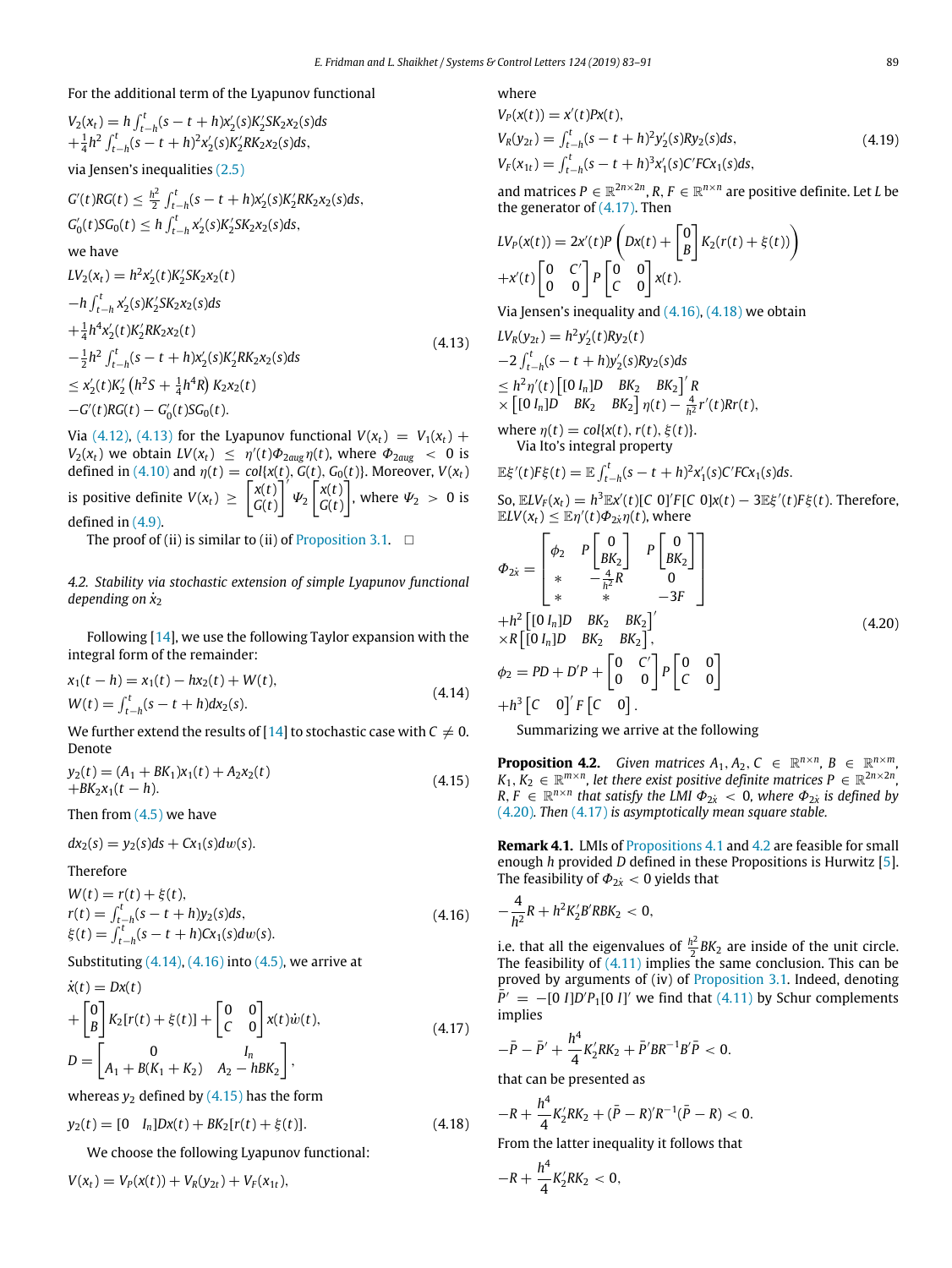<span id="page-7-2"></span>

| 1 avit 7.1 |                                                                     |
|------------|---------------------------------------------------------------------|
|            | Example 4.1: the stability intervals for h and different $\sigma$ . |

| $\sigma$                        |                | 0.5            | No var $(m = n)$               |
|---------------------------------|----------------|----------------|--------------------------------|
| $\Phi_{2aue}$ < 0               | [0.106, 1.413] | [0.259, 1.370] | $5.5n^2 + 2.5n$                |
| $\Phi_{2\text{sim}} < 0$<br>[5] | [0.106, 1.406] | [0.259, 1.370] | $2.5n^2 + 1.5n$<br>$3n^2 + 2n$ |
| $\Phi_{2x} < 0$                 | [0.106, 1.406] | [0.344, 0.955] | $3n^2 + 2n$                    |

| ı aDı<br>ı | ŀ |  |
|------------|---|--|
|            |   |  |

<span id="page-7-3"></span>[Example](#page-7-1) [4.2](#page-7-1): the stability intervals for *h* and different  $\sigma$ .

| $\sigma$                 |             | 0.7            | 1.3            |
|--------------------------|-------------|----------------|----------------|
| $\Phi_{2aug}$ < 0        | (0, 1.0962] | [0.132, 1.079] | [0.616, 0.942] |
| $\Phi_{2\text{sim}} < 0$ | (0, 0.999]  | [0.132, 0.999] | [0.616, 0.942] |
| $\Phi_{2i} < 0$          | (0, 0.999]  | [0.166, 0.723] |                |

i.e. that the eigenvalues of  $\frac{h^2}{2}$  $\frac{1}{2}BK_2$  are inside of the unit circle. The latter guarantees the stability of the integral equation  $z(t) =$ *x*<sub>2</sub>(*t*)−  $\int_{t-h}^{t} (s-t+h) B K_2 x_2(s) ds = 0$  (see Remark 3 of [[5\]](#page-8-11)). Thus, we arrived at the additional justification of the fact that the stability condition for the integral equation can be omitted.

Differently from the augmented Lyapunov functional of [Propo](#page-2-11)[sition](#page-2-11) [3.1](#page-2-11), the augmented functional of [Proposition](#page-5-11) [4.1](#page-5-11) (for the delay-induced stability) does not essentially improve the stability analysis results in the examples even in the deterministic case. However, the augmented Lyapunov functional and the functional of [Proposition](#page-6-7) [4.2](#page-6-7) may be more efficient than the simplest one that corresponds to item (ii) of [Proposition](#page-6-7) [4.2](#page-6-7) in various control problems, where a lower bound of *V* in terms of |*x*(*t*)| should be employed (e.g. for finding bounds on |*x*(*t*)| or for finding domains of attraction for nonlinear systems [[16\]](#page-8-22)). These problems may be topics for future research.

### *4.3. Examples*

## <span id="page-7-0"></span>**Example 4.1** (*Delay-Induced Stability ([[17\]](#page-8-24), p. 176)*)**.** The system

## $\ddot{x}_1(t) = (-2 + \sigma \dot{w}(t))x_1(t) + 0.1\dot{x}_1(t) + u, \quad u(t) = x_1(t - h),$

is reduced to [\(4.1\)](#page-5-13), ([4.3\)](#page-5-3) with  $n = m = 1, A_1 = -2, A_2 = 0.1, B =$ 1,  $C = \sigma$ ,  $K_1 = 0$  and  $K_2 = 1$ . The mean square asymptotic stability intervals via the augmented Lyapunov functional (LMIs  $\Psi_2 > 0$ , Φ2*aug* < 0 written for brevity as Φ2*aug* < 0) and simple Lyapunov functionals (LMI  $\Phi_{2sim} < 0$  or LMI  $\Phi_{2x} < 0$ ) for  $\sigma = 0$  and  $\sigma = 0.5$ are presented in [Table](#page-7-2) [4.1](#page-7-2). Note that the number of scalar decision variables in these LMIs are:  $2n^2 + n + 2nm + 1.5(m^2 + m)$  for  $\varPhi_{\rm 2aug}\,< 0, 2n^2\!+\!n\!+\!0.5(m^2\!+\!m)$  for  $\varPhi_{\rm 2sim}\,< 0$  (whereas in [\[5](#page-8-11)] there are additional 0.5( $n^2 + n$ ) variables for the stability of the integral equation) and 3 $n^2+2n$  for  $\Phi_{2\dot x}\ <\ 0.$  It is seen that for  $\sigma\ =\ 0.5$ the simplest LMI  $\Phi_{2sim}$  < 0 leads to the same result as  $\Phi_{2aug}$  < 0 essentially improving the result via  $\Phi_{2k}$  < 0.

<span id="page-7-1"></span>**Example 4.2** (*Inverted Pendulum ([\[8](#page-8-6)], p. 209)*)**.** Consider the controlled inverted pendulum with stochastic perturbations

$$
\ddot{x}_1(t) = [1 + \sigma \dot{w}(t)]x_1(t) + u(t), \ \ u(t) = -4x_1(t) + 2x_1(t - h).
$$

<span id="page-7-4"></span>It is reduced to Eq. [\(4.5\)](#page-5-4) with  $A_1 = 1, A_2 = 0, B = 1, C =$  $\sigma$ ,  $K_1 = -4$ ,  $K_2 = 2$ . The maximal (asymptotic mean square) stability intervals via different methods for various values of  $\sigma$  are presented in [Table](#page-7-3) [4.2.](#page-7-3) Also in this example, for large values of stochastic perturbations, the simplest LMI  $\Phi_{2sim}$  < 0 leads to the best (in terms of conservatism and numerical complexity) results.

**Table 4.3**

<span id="page-7-5"></span>

| Example 4.3: the obtained $K_1$ and the maximal $\sigma$ . |  |
|------------------------------------------------------------|--|
|------------------------------------------------------------|--|

| Method            |       | K1                     | σ     |
|-------------------|-------|------------------------|-------|
| $\Phi_{2aug} < 0$ | 0.025 | $[241.145 \t 230.541]$ | 3.224 |
| $\Phi_{2aug} < 0$ |       |                        | 3.234 |
| $\Phi_{2sim}$ < 0 | 0.018 | [332,658 310,497]      | 3.234 |
| $\Phi_{2x} < 0$   |       |                        | 2.228 |

| <b>Example 4.3</b> (Inverted Pendulum on the Cart ( $\left[16\right]$ , p. 313)). Consider |  |
|--------------------------------------------------------------------------------------------|--|
| a model of the inverted pendulum on a cart                                                 |  |

|   |  | mg                      | $\bf{0}$      |                |                  |              |
|---|--|-------------------------|---------------|----------------|------------------|--------------|
| ä |  | $\frac{M}{(M+m)g}$      |               | 0 <sub>0</sub> | x<br>À           |              |
|   |  | $\boldsymbol{0}$        |               |                |                  |              |
|   |  | $\frac{0}{\frac{a}{M}}$ | $u(t)+\sigma$ |                | $\boldsymbol{0}$ | $\dot{w}(t)$ |
|   |  |                         |               |                | $\chi$           |              |
|   |  |                         |               |                |                  |              |

with  $M = 3.9249$ ,  $m = 0.2047$ ,  $l = 0.2302$ ,  $g = 9.81$ ,  $a = 25.3$ and  $\sigma > 0$ . In this model, *x* and  $\theta$  represent cart position coordinate and pendulum angle from vertical, respectively. The system can be stabilized by a state-feedback

$$
u(t) = \bar{K}_1[x(t) \,\theta(t)]' + \bar{K}_2[\dot{x}(t) \,\dot{\theta}(t)]',
$$

 $[\bar{K}_1 \bar{K}_2] = [5.825 24.941 5.883 5.140].$ 

Assume now that the measurement is given by  $y(t) = col\{x(t), \theta(t)\},$ and we are looking for a static output-feedback

 $u(t) = K_1[x(t) \quad \theta(t)]' + K_2[x(t-h) \quad \theta(t-h)]'$ 

that stabilizes by using delay *h*. The delays that ensure stability, the resulting gain  $K_1$  found from  $(4.4)$  (for brevity  $K_2$  is omitted) and maximal possible  $\sigma$  are shown in [Table](#page-7-5) [4.3](#page-7-5). It is seen that augmented Lyapunov functional allows to use a larger delay  $h =$ 0.25 that leads to a smaller gain.

#### **5. Conclusions**

In this paper two novel Lyapunov-based methods (via augmented Lyapunov functionals and via stochastic extension of Lyapunov functionals depending on  $\dot{x}$ ) for two important classes of stochastic systems have been presented: for general retarded systems with the delay term in the form of Stieltjes integral (that are stable without delay) and for systems with delay-induced stability. The paper has introduced the first LMIs (even in the deterministic case) for systems with general delay term in the form of Stieltjes integral. These LMIs provide in the unified form conditions for both discrete and distributed delay.

The method via augmented Lyapunov functional that employs neutral type transformation is novel for both classes of systems (even in the deterministic case). The main novelty of the method via stochastic extension of Lyapunov functional depending on *x*˙ is for the stochastic systems, where novel Lyapunov functionals are introduced. The paper simplifies the existing results based on neutral type transformation: the stability conditions for the integral equation are omitted (which is also new in the deterministic case).

Though results via the second method are less efficient for large stochastic perturbations in the numerical examples, this method and the method based on augmented Lyapunov functionals should be more efficient than the simplest method for finding bounds on  $|x(t)|$ . In this paper, the simplest conditions via Jensen's inequality were presented. The suggested methodology based on Stieltjes integral presentation may be useful for advanced results via other augmented Lyapunov functionals and less conservative integral inequalities (see e.g. [[13](#page-8-10)[,18](#page-8-15)[,26\]](#page-8-25)). These may be the topics for the future research.

**Table 4.1**